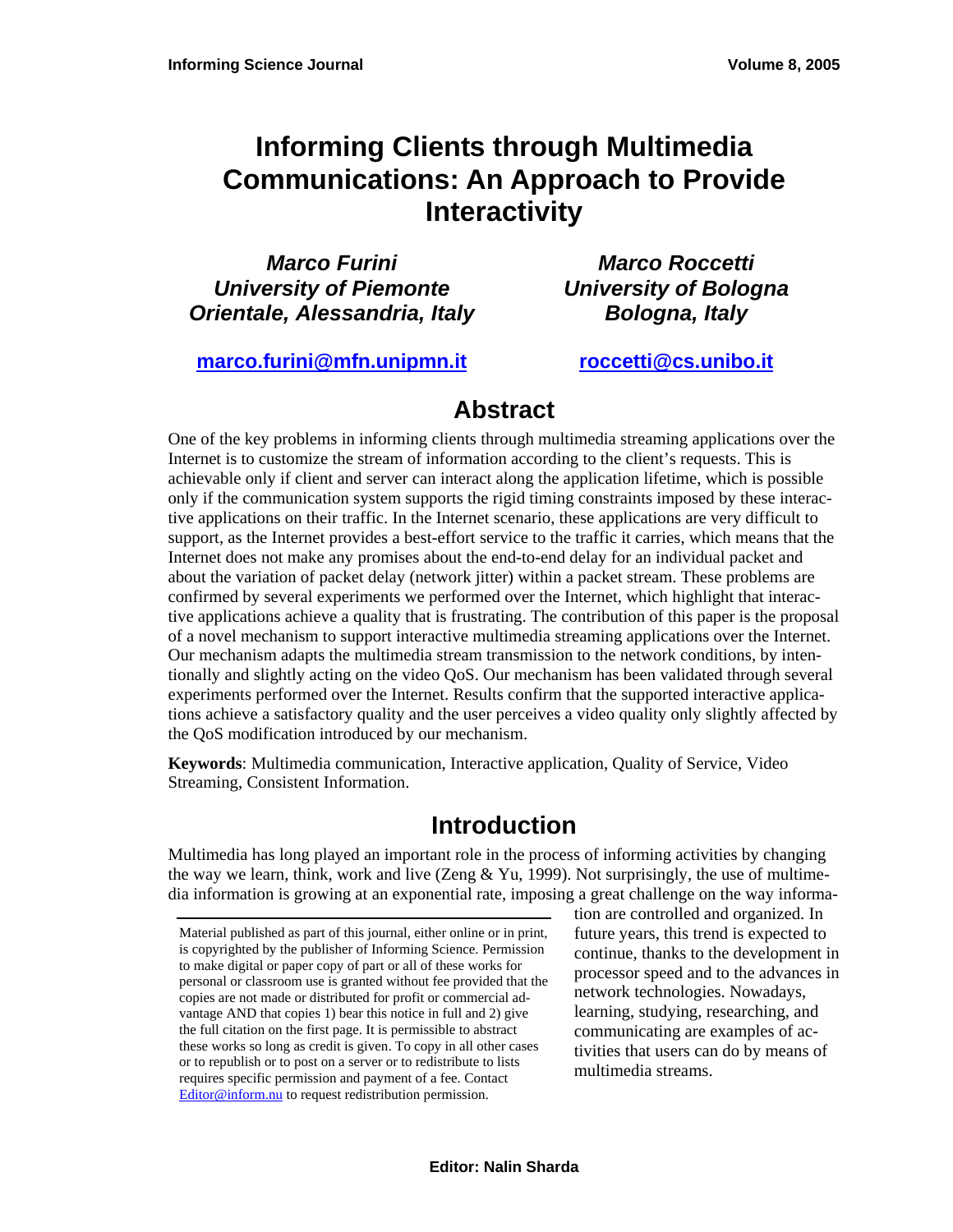The reason of this success is that multimedia information is far more rich, educational and entertaining than traditional text-based information and nowadays users may access to broadband and/or wireless technologies (DSL, Fiber optics, Wi-Fi, Hedge/GPRS, CDMA, to name a few) to reach multimedia contents whenever and wherever they want.

Many multimedia applications are available (on-demand multimedia services, videoconferencing, distance learning, on-line games and pay-per-view, just to name a few), but the emerging multimedia applications are those that enable natural interaction among end-users: for instance, user can interact along the application lifetime with the contents provider in order to get a customized stream of multimedia information. A large interest is given to these *interactive* applications, which are becoming more and more attractive and popular over the Internet. On-line games, interactive-webtv, on-demand multimedia services are some examples of such interactive applications.

Unfortunately, despite their popularity over the Internet, these applications achieve a QoS that is far from what desired. The reason is that multimedia interactive applications impose rigid timing constraints on the traffic they produce and the respect of these timing constraints is difficult in the Internet scenario, as the Internet provides a **best-effort service** to the traffic it carries. In other words, the Internet makes its best effort to move the traffic from sender to receiver as quickly as possible. However, the best-effort service does not make any promises about the end-to-end delay for an individual packet and about the variation of packet delay (network jitter) within a packet stream. This causes the end-to-end delay to be unknown a priori and very variable along the application lifetime and poses serious problems to the supporting of interactive multimedia applications, which are subject to a very critical timing constraint: the overall end-to-end delay, experienced by the application traffic, should be not noticeable to the end-users. The critical role played by this end-to-end delay is described in several studies (for instance, Kurita, Iai & Kitawaki, 1995), which highlight how human perception is strongly affected by this delay. Briefly, these studies point out that the overall end-to-end delay is not noticeable by the human perception if it stays within a threshold, but if the delay goes above this threshold, it becomes noticeable to endusers. This threshold, called NIT (Natural Interaction Threshold) in this paper, represents the limit below which the interactions are well supported. Hence, an interactive multimedia application is well supported if its traffic has an overall end-to-end delay smaller than this NIT threshold along the application lifetime. The value of this NIT threshold depends on the characteristics of the application and on the level of interactivity requested by the end-users (i.e., the more interactive operations are involved, the lower the threshold value should be) (Kurita, Iai & Kitawaki, 1995). For instance, if we consider an interactive application where audio is involved, the delay from when a user speaks until the sound is manifested at the receiving hosts should be less than a few hundred milliseconds. In particular, delays smaller than 150 milliseconds are not perceived by a human listener, delays between 150 and 400 milliseconds can be acceptable, and delays exceeding 400 milliseconds result in frustrating, if not completely unintelligible, voice conversations (Sitaram & Dan, 2000). In summary, interactive multimedia applications impose rigid timing constraints on packet delay and packet jitter, but the network does not provide any timing guarantees. This causes QoS problems to users, who might perceive a quality that is far from what desired.

To investigate the reason of these QoS problems, we focus our attention on the communication sub-system: It is mainly composed of a server (for instance a video server), a client, a network and a mechanism that transports the information from the server to the client and vice versa. Usually, the multimedia stream is remotely available and the network is used to connect client and server. As we previously mentioned, this scenario arises QoS problems, which are due to the type of service provided by the Internet. Although QoS also depends on the quality of the line, the buffering technique and on the distance between client and server, but we can assume that these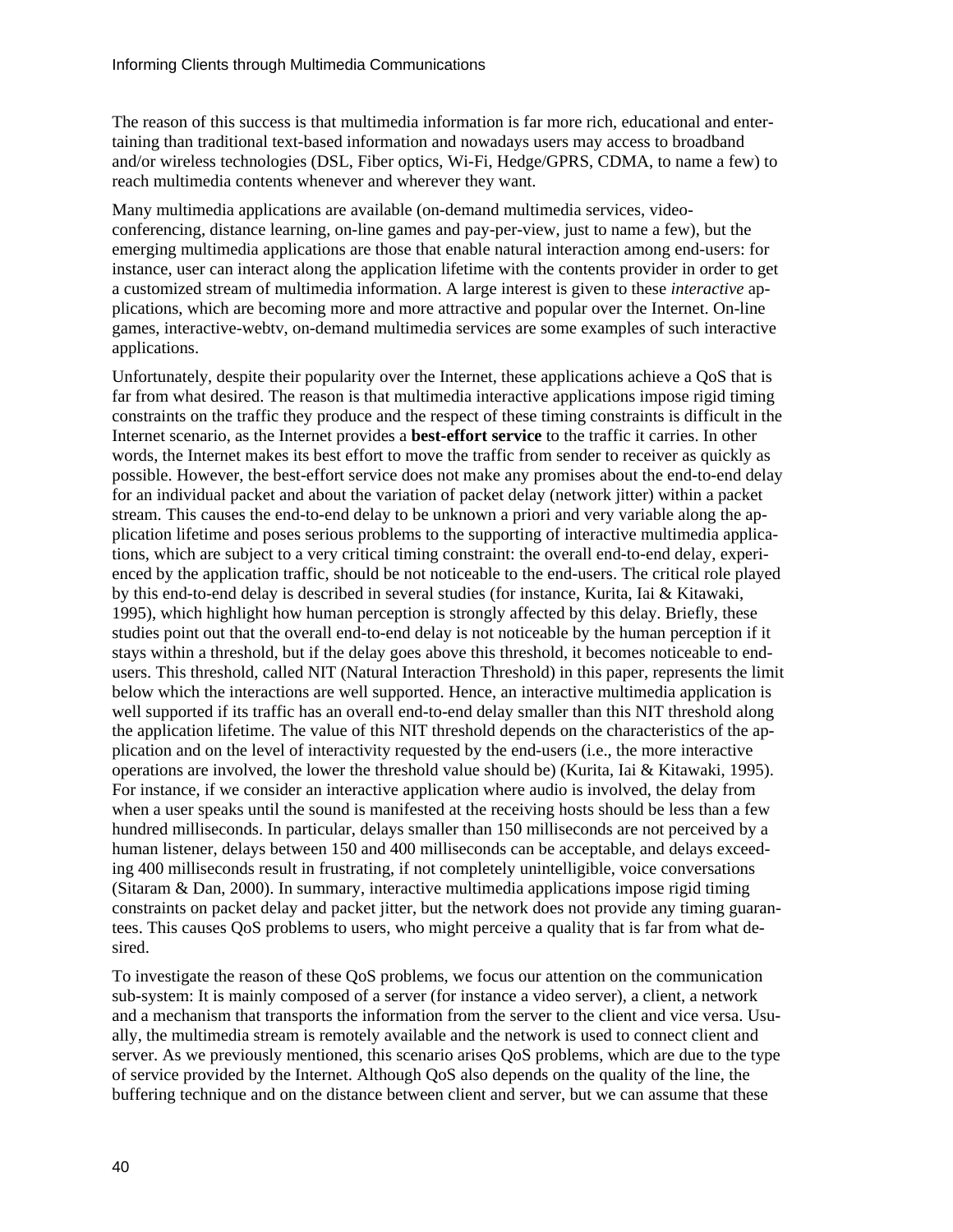dependencies could be simplified. In fact, our proposal is an end-to-end QoS mechanism and hence, as done in other end-to-end QoS approaches, it is possible to simplify some factors. At this level of abstraction, if client and server are directly connected (the network is not involved), no QoS problems happen, as the network



**Figure 1: Network Scenario** 

does not introduce any delay. For simplicity, we can refer to this latter scenario as the *ideal* scenario for supporting interactive multimedia applications, while the *real* scenario sees the network (as well as the network delays) involved (Figure 1). Using this terminology, we can say that an interactive multimedia application is well supported if the time difference between the real play out and the ideal play out is negligible.

The contribution of this paper is the proposal of a novel mechanism, called VISP (VIdeo Streaming Protocol), which supports video streaming interactive applications over the Internet. Our goal is to support the video play out in the real scenario, while attempting to simulate the video play out in the ideal scenario. To this aim, we introduce a new metric, called Video Time Difference (VTD), which represents the time difference between the video play out in the real scenario and the video play out in the ideal scenario. In this way, we can know whether the real video play out is close to the ideal video play out and hence, we can know whether an interactive application is well supported or not (note that an application is well supported if the overall end-to-end delay is smaller than the NIT threshold). In particular, during the video play out, our mechanism periodically computes the VTD and compares it with the NIT value: if the VTD is within the NIT value, it means that the network is introducing a delay that is not noticeable to the users; Conversely, if the VTD value is greater than the NIT value the network is introducing a delay that is noticeable by the user. Hence, by periodically checking the VTD we can have a measure of the quality achieved by the application.

If the application is not well supported (the VTD goes above the NIT), our mechanism is in charge of reporting the VTD within the NIT. Simply put, the client computes the time difference between the VTD and the NIT and requires the sender to drop a number of video frames that corresponds to this time difference. As we show, this dropping mechanism reports the VTD within the NIT value and hence reports the real video play out close to the ideal video play out. In essence, our mechanism intentionally modifies the video QoS in order to better support interactions. This has been done because applications with VTD above the NIT may be frustrating or even useless, while if the video QoS modification is very light, the user perceives a video quality that is still good and the application is well supported. To slightly affect the video QoS, we use the dropping frame algorithms proposed by (Furini & Towsley, 2001), which take into account the perceived quality at the user side when selecting the video frames to drop.

The evaluation of our mechanism has been done transmitting several MPEG and Motion JPEG video streams (encoded with different bandwidth requirements) over the Internet. The evaluation measures both the percentage of frame with VTD above the NIT and the perceived video play out quality at the user side. Results show that our mechanism can well support interactive multimedia applications over the Internet, and hence it provides benefits in informing clients through multimedia communications as it allows users to interact with the server in order to obtain a customized stream of multimedia information. On-line games and video-on-demand are examples of interactive multimedia applications that will benefit from using our mechanism.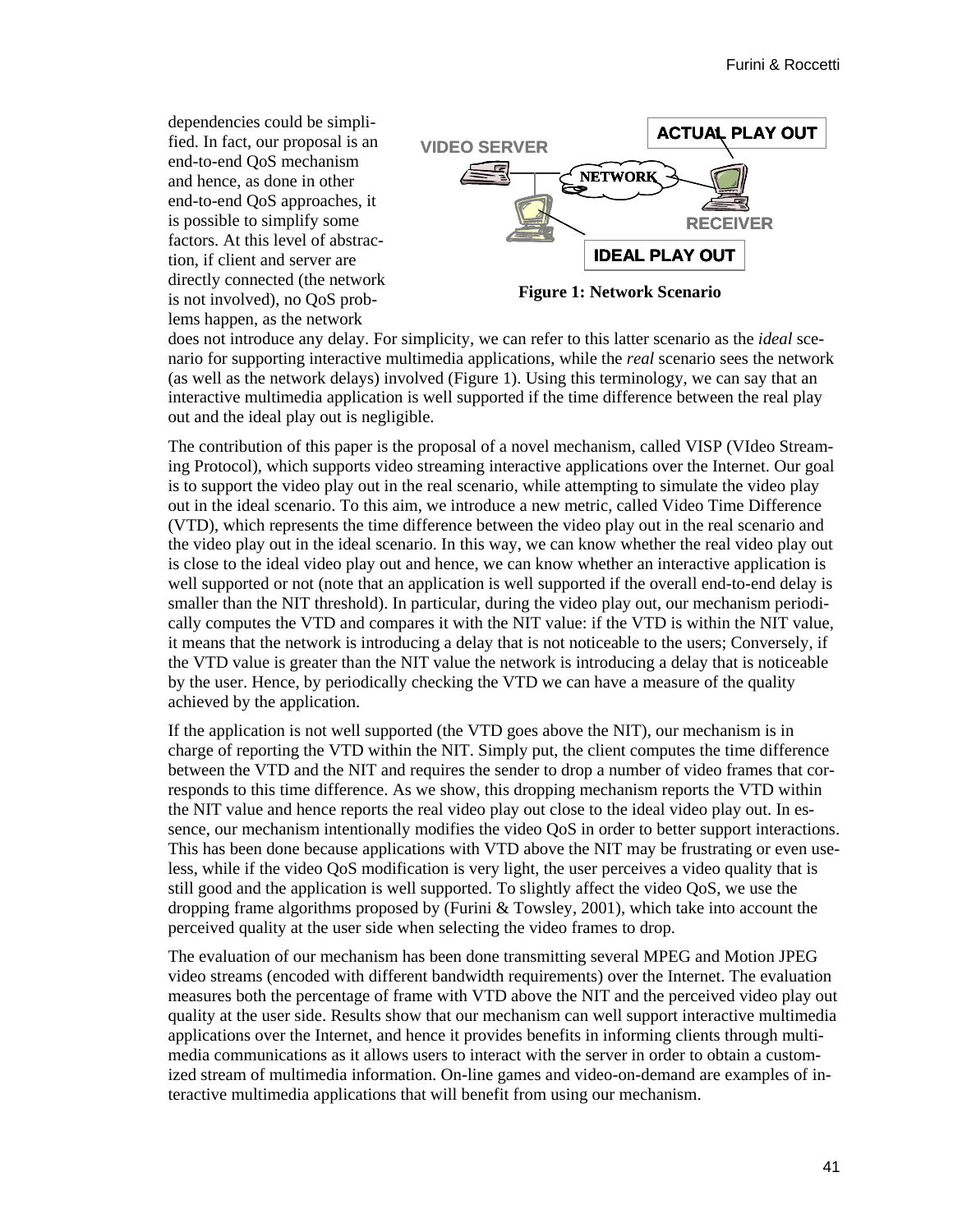# **Background**

In literature there are several studies related to multimedia communications. In the following we briefly review some approaches introduced to measure the QoS perception and two possible solutions that aim at improving the QoS perceived by the client: buffering techniques and overlay networks.

# *QoS Perception*

In multimedia communications, the perceived play out quality is perhaps the most important metric in evaluating the effectiveness of a mechanism. The perceived QoS is mainly affected by two characteristics of the multimedia stream: high-bandwidth requirement and a real time delivery constraint. To provide a good QoS, all the packets of the media stream have to be presented at the client with the same temporal relationship as they had at the server side.

This means that each packet has to meet a real time constraint. This contrasts with another characteristic of a media stream: the high bandwidth requirement, which may cause congestion in some network nodes and hence, it may introduce a random delay in the delivery of each packet.

The network jitter (the network delay variation of two consecutive packets) is very critical as it may cause *underflow* or *overflow* problems at the client buffer. In fact, each packet is delivered to the client buffer and the media player retrieves packets from it. If a packet cannot arrive at the client before the scheduled time the media player has no data to retrieve (underflow); if the client buffer is full when a packet arrives, it is discarded (overflow). In both cases, the media play out is affected. In literature there are techniques developed to handle the network jitter, as we better show in the following.

The perceived QoS may also be affected by the synchronization of different media streams (e.g., audio and video) that can compose a multimedia presentation. In this paper, without loss of generality, we suppose that audio, video and other data are multiplexed (i.e., physically combined in one data unit) at the server and de-multiplexed at the client. In this way, the synchronization between different media streams has not to take place. Instead, it is important to focus on the lost, late, corrupted or dropped frames in a video sequence. As suggested by Steinmetz (1996) we can distinguish three kinds of recovery mechanisms: the most sophisticated case tries to compensate the missing frame by presenting them for a longer time. This is certainly the best way as the viewer will not notice the discontinuity if frames are presented for a fraction longer than the regular frame. However, this method is not of practical value with the current video technology, frame rates are fixed and we cannot just adjust frames at will. Another technique is that one frame can be replicated, but the most common method is just to drop the corrupted frame and to continue with the next frame. Despite, this solution seems inadequate due to the possible jerkiness of the video, for a small number of frames there is no significant difference from the doubling technique.

# *Buffering Techniques*

As we previously mentioned, the network jitter plays a critical role in the supporting of multimedia applications. *Buffering* or *smoothing* techniques (Ramjee, Kurose, Towsley & Schulzrinne, 1994) have been proposed to mask the network jitter. In essence, they mask the network jitter by introducing a start-up delay (during which the arrival stream is inserted in the client memory buffer) at the destination.

The client buffer is used to mask the network jitter to the end-users: when the receiver receives the first video frame, the video play out does not immediately start, but the video frame is stored in the local buffer, as well as all the successive arriving frames.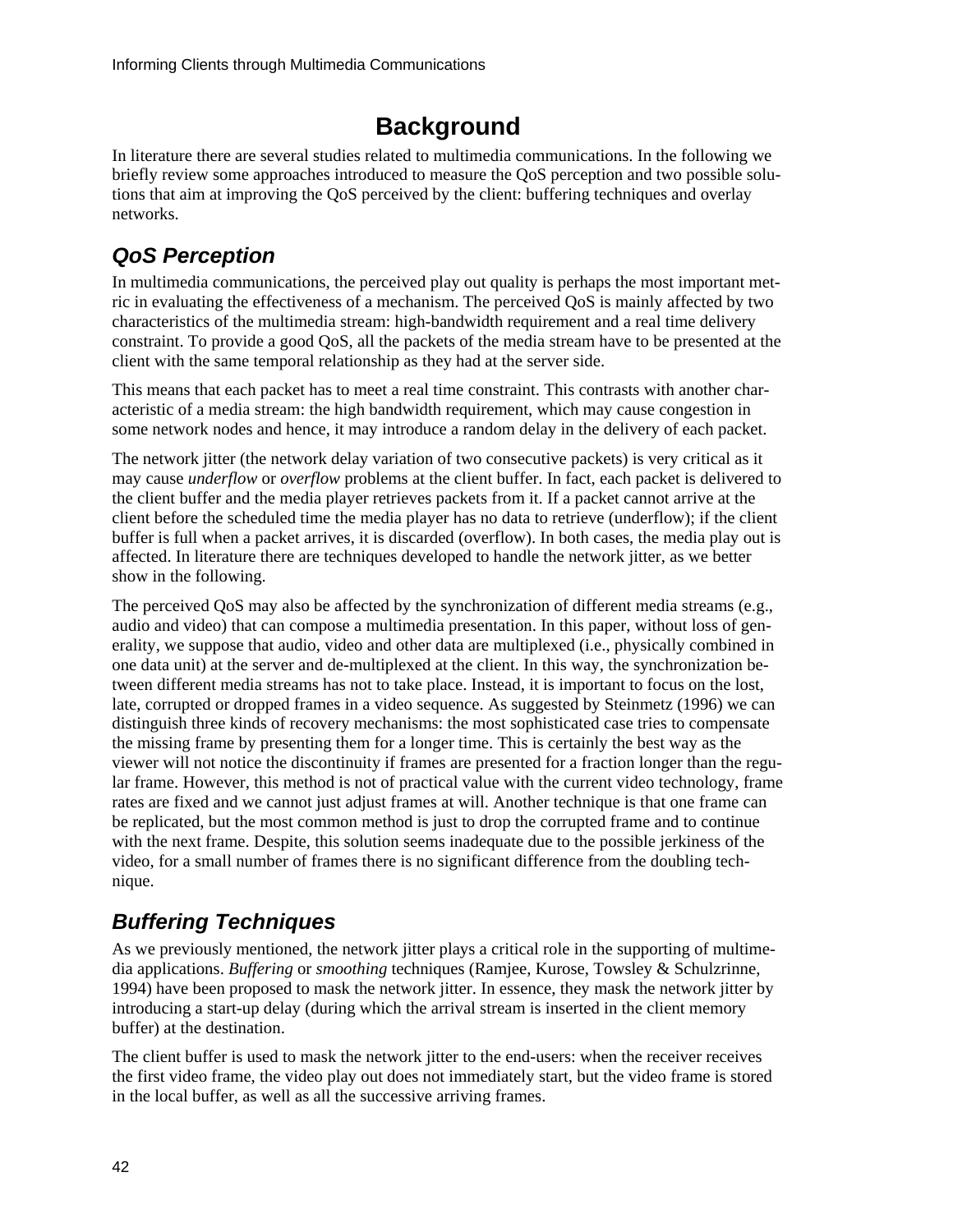The memory buffer operates using a FIFO discipline and the start up delay is determined by the worst-case jitter and the bit rate of the information stream. The receiver starts the video play out only after the start-up delay (usually few seconds). In this way the receiver should play out continuously the arriving video stream.

Although these techniques are very effective in reducing the network jitter, they cannot be used to support interactive QoS applications, as the introduced start-up delay increases the overall end-toend delay, a critical measure of interactive QoS applications. In fact, the introduced start-up delay is around few seconds, but, when handling interactive applications, the overall end-to-end delay has to stay within 500ms. This is why in multimedia transmissions it is preferable to reduce the jitter than handling it. For this reason, our approach does not consider buffering techniques, but the video play out immediately starts upon the reception of the first video frame. The network jitter is masked through a different approach, as we show when presenting the characteristics of our mechanism.

#### *Overlay Networks*

An overlay network is a network built using an existing network as substrate. It provides fault tolerance and faster recovery as compared to conventional routing techniques (Resilient Overlay Networks) and infrastructure for provisioning QoS within Virtual Private Networks (Virtual Network Service). A particular type of overlay network is a content delivery network (CDN) that is motivated by the congestion that may affect several network nodes. In fact, network congestion usually means delay between the server and the client. Hence, a CDN aims at reducing the number of nodes between the server and the client so that the probability of congestion decreases. Hence, a large group of servers is deployed. By using replicating servers, the content delivery is done from replica-server.

CDNs are used by content providers to improve the QoS provided to end-users as they reduce the load of each server and reduce the user's perceived latency. Their goal is to route around congested networks by using routing techniques that use a set of metrics to direct users to "best" replica.

Although the provisioning of QoS is a common goal for our mechanism and for overlay networks, the two approaches are very different. In fact, overlay networks may facilitate provisioning of QoS by introducing mechanisms (replica servers and/or routing techniques) that try to avoid congestion and hence try to minimize network latency creating a virtual network. On the other hand, our approach only involves the application layer and uses the underlying network as is. Hence, our proposal may take advantage of a network built as a virtual network as our mechanism lies at the very top of the application layer and provides client-server interactivity to the underlying network. If a virtual network is established between our mechanism and the real network, our mechanism may increase its benefits.

## **Proposed Mechanism**

In this section we present the characteristics of VISP (VIdeo Streaming Protocol), a mechanism we propose to support interactive multimedia applications over the Internet. The support of these applications is not trivial in the Internet scenario, as these applications impose rigid timing constraints on packet delay and packet jitter, but the Internet provides a service that doesn't make any promises about the end-to-end delay for an individual packet and about the variation of packet delay within a packet stream. For this reason, these interactive applications, although very popular over the Internet, achieve a QoS that is far from what desired.

Several studies investigated the effects of the overall end-to-end delay on these interactive applications and it has been highlighted that interactive applications achieve a QoS that can be consid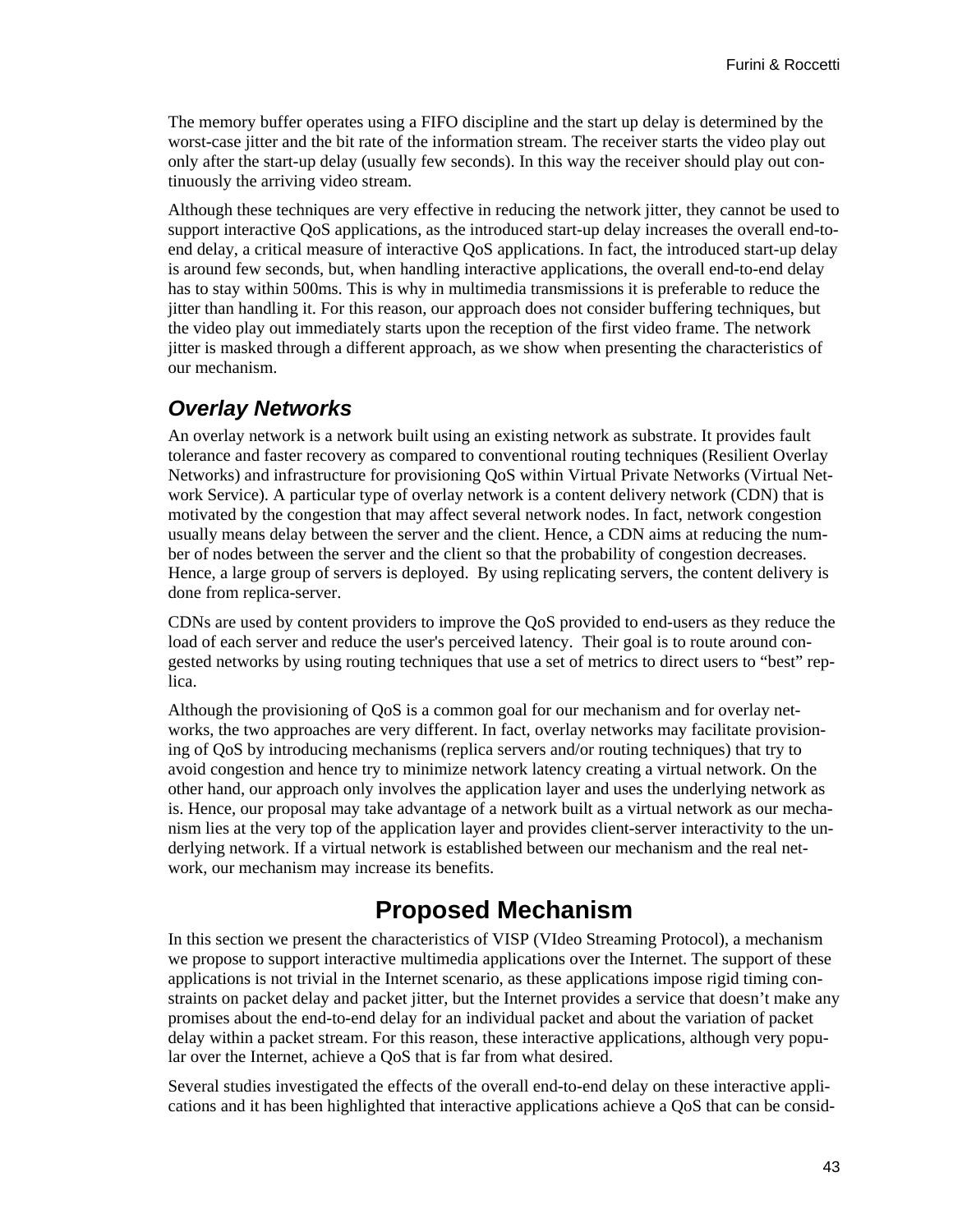ered either good or poor depending on the value assumed by the overall end-to-end delay: if, while supporting the application, this delay stays within a particular threshold, the achieved QoS can be considered good, otherwise it is considered poor. The value of the threshold, called NIT (Natural Interaction Threshold) in this paper, is not fixed but depends on the media considered in the application: for instance, if audio is involved, a good threshold is around 150 ms and an acceptable threshold is around 400 ms. Hence, if the overall end-to-end delay stays within 150 ms, the application is well supported, if the delay goes above 450 ms, the application may be frustrating or even useless.

To measure the achieved QoS, it is important to know, for each video frame that is played out, whether the overall end-to-end delay stays within the NIT or not. To this aim, we identified two possible scenarios when playing out a video: a) the network is not involved, as the video is locally available (in this case the client and the server are directly connected) and b) the network is involved, as the video is remotely available (client and server are connected through the Internet). In this paper we refer to the play out in the former scenario as the *ideal* play out, while the play out in the latter scenario is referred to as the *real* play out. Hence, the overall end-to-end delay corresponds to the time difference between the real and the ideal play out. This means that, to measure the achieved QoS, it is important to know, for each video frame that is played out, whether this time difference, called VTD (Video Time Difference), stays within the NIT or not.

For example, let us consider a common situation when delivering a video stream to a client. The video stream is usually encoded with a certain number of frames per second (fps), say δ. This means that the sender transmits video frames with a time difference of  $\alpha=1/\delta$  time units from each other. If the first video frame is marked with timestamp *t,* then the *j-th* frame is marked with timestamp  $t+(i-1)\alpha$ . On the other side, the client, upon the reception of the first video frame, starts playing out the video stream, displaying the video frames with a time difference of  $\alpha=1/\delta$ time units from each other. It is to note that the video play out immediately starts because the application poses rigid timing constraints on the overall end-to-end delay and hence, it is not possible to use *buffering* techniques that mask the network delay by delaying the initial start-up of the video play out (this increases the overall end-to-end delay).

In Figure 2 we show the difference between a QoS network (i.e., a network that provides some guarantees, such as sufficient bandwidth, low packet-loss and end-to-end delay) and the Internet. In QoS networks (Figure 2a), the VTD is kept constant along the application lifetime. Unfortunately, in networks that provide a best-effort service (Figure 2b), like the Internet, timing-



**Figure 2: The effect of the network delay in video streaming applications: (a) QoS Network; (b) The Internet; (c) The VTD is affected**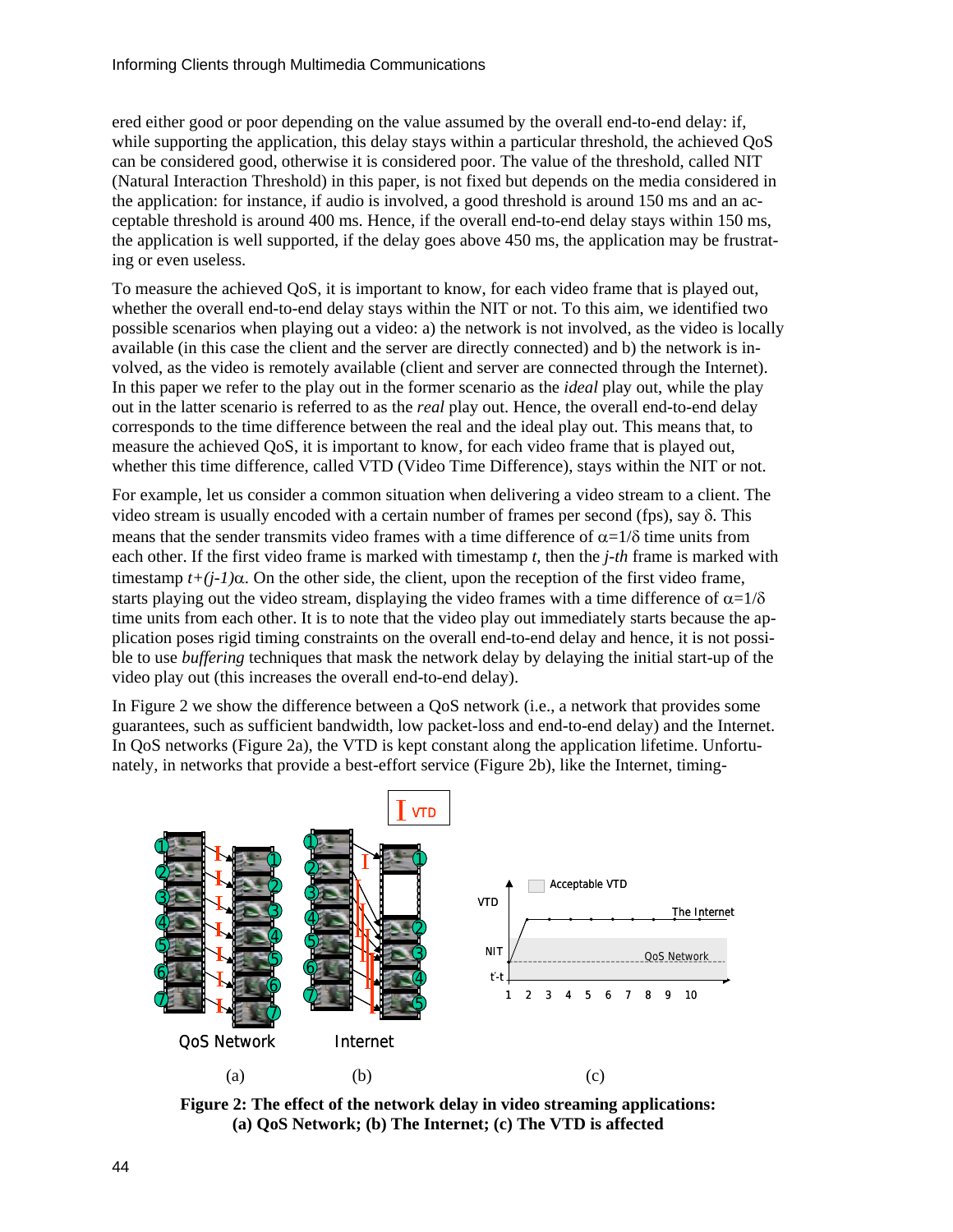guarantees are not provided and video frames are subject to the variability of the network delay: while delivering the video stream, the traffic may be delayed, causing the VTD to increase. If this value goes above the NIT value, the overall delay is noticeable to the end-user.

For instance, if frame 1 is played out at time *t'*, then frame 2 should be played out at time  $t' + \alpha$ , frame 3 at time  $t' + 2\alpha$ , and, generally speaking, frame *j* should be played out at time  $t' + (i-1)\alpha$ . If frame 2 is delivered later than expected (for instance it is delivered between  $t'+2\alpha$  and  $t'+3\alpha$ ), the receiver has no frame to play out at time  $t' + \alpha$  and at time  $t' + 2\alpha$ . This means that the video play out will freeze up to time  $t' + 3\alpha$ , when it is resumed playing out frame 2. In this case the network jitter compromised the continuity of the video play out and, further, the delay experienced by frame 2 affects the play out time of all the successive frames. In fact, even though all the successive frames are delivered "in time", their play out is delayed by the network problems experienced while transmitting frame 2. This delay increases the time difference between the real play out and the ideal play out. The effects of this situation are presented in Figure2c, where the VTD is computed for each frame that is played out. A hypothetical NIT value is also depicted in order to better highlight frames with a VTD below or above the acceptable limit. Since the first video frame is played out at time *t'* and its timestamp is *t,* it follows that *VTD(1)=t'-t*. In QoS networks, the VTD remains constant along the application lifetime, but in best-effort networks, the VTD changes from time to time. In our example, since frame 2 arrived later than expected and it was played out at time  $t' + 3\alpha$ , its VTD is equal to:  $VTD(2)=t'-t+3\alpha$ . Note that, even though all the successive frames are delivered without any problem, the VTD of the successive frames is affected by the network problem experienced while transmitting frame 2. If this value goes above the NIT (i.e. VTD(2)>NIT) then the VTD of all the successive frames is affected too (VTD(j)  $\ge$ NIT, for each  $i \ge 2$ ). Needless to say, serious problems arise if the supported application has interactive features, as all the frames, but the first, have a VTD above the acceptable NIT. In general, if, among all the frames that compose the video stream, the percentage of frame with a VTD above the NIT is negligible, the quality achieved by the application is acceptable, but if this percentage is considerable (for instance, more than 5%) the quality may be frustrating.

For this reason, our mechanism reports the VTD within the NIT, by acting on the video QoS. In fact, by intentionally acting on the video QoS and by selecting the video frames to drop in a smart way (for instance using the dropping frames algorithms proposed in (Furini & Towsley, 2001)), the interactive application is well supported as the VTD is kept within the NIT and the user perceives a video play out quality only slightly affected. Hence, it is preferable to intentionally act on the video QoS and to report the VTD within the NIT, than having the VTD above the NIT for most of the application lifetime.

### *VISP Architecture*

Our mechanism is composed of two parts: one is located at the receiver side and periodically measures the VTD for the video frames that are played out; the other is located at the server side and is in charge of marking each video frame with its ideal play out time and of reporting the VTD within the NIT value upon client request. Prior the transmission, a client-server clock synchronization mechanism is activated to synchronize the client and server clocks (in this paper we do not focus on this point, as several mechanisms and/or technologies can be used to this aim). Once the clocks are synchronized, the server can stream the video to the client and our mechanism measures the VTD through a timestamp mechanism. If the VTD is above the NIT, the client sends a message to the server, informing it about the time quantity (expressed in number of video frames) that the VTD exceeded the NIT value. When the server receives this message, it reports the VTD within the NIT, by dropping the necessary number of video frames.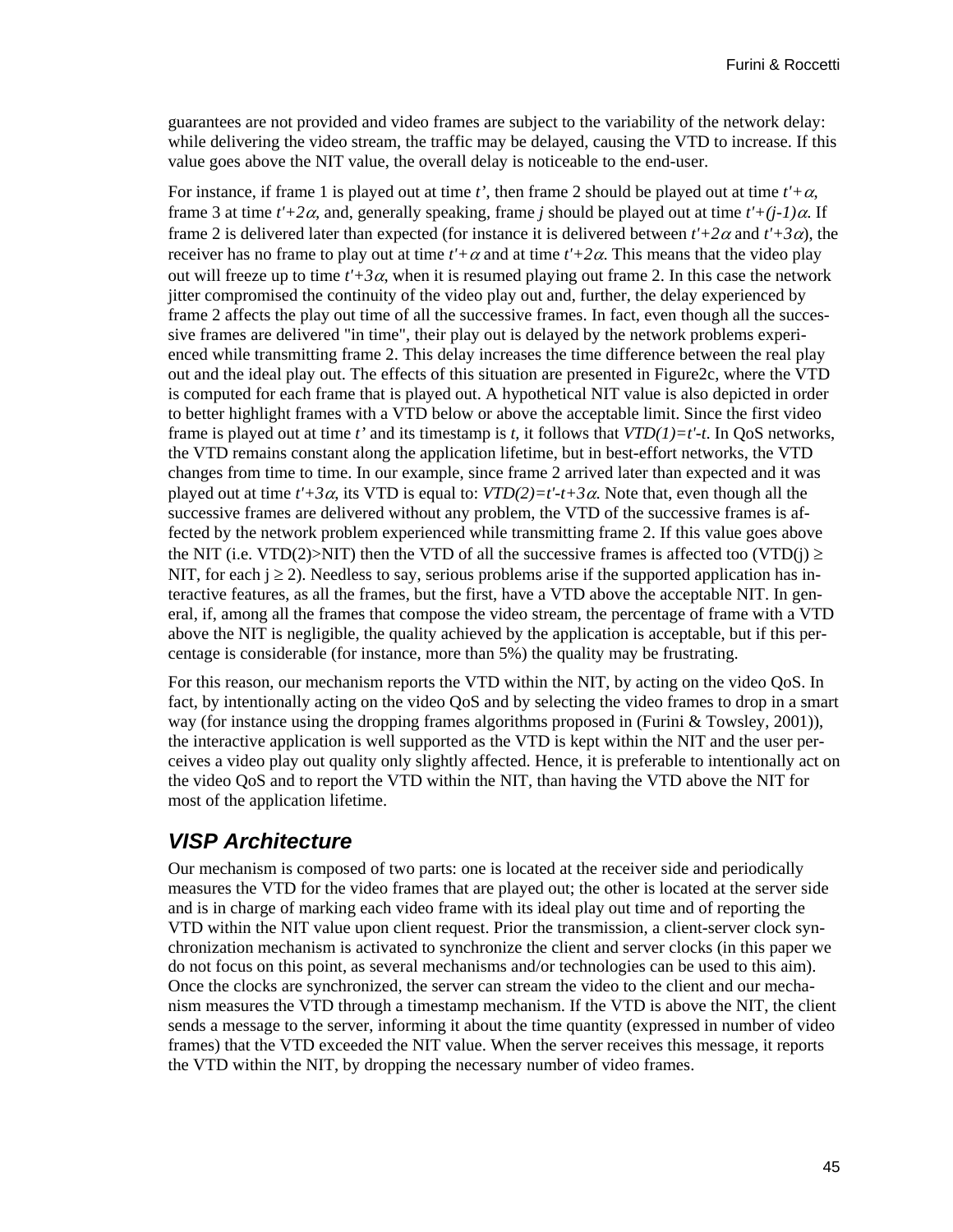In the following we provide a detailed description of our mechanism, but first we introduce three definitions that will be used throughout the paper.

**Definition**. The clock at the sender side is denoted with  $T_s$ , and  $T_s(i)$  represents the ideal play out time of the frame *i*.

**Definition**. The clock at the receiver side is denoted with  $T_R$ , and  $T_R(i)$  represents the (real) play out time of the frame *i* at the receiver side.

**Definition**. Let us consider a video frame *i*. The Video Time Difference of a frame *i*, denoted with  $VTD(i)$ , is defined as the difference (in time) between the real play out of the considered frame,  $T_R(i)$ , and its ideal play out time,  $T_S(i)$ . Hence, the VTD of a frame *i* is equal to  $VTD(i)$  =  $T_R(i) - T_S(i)$ .

### *Video Stream Transmission*

The mechanism at the server side is in charge of marking each video frame with a timestamp. In this way all the video frames are provided with a temporal order, so that the receiver can find out whether video frames arrive in the wrong order. Further, this timestamp is used by the client to compute the VTD of each video frame that is played out.

The timestamp, associated to each video frame, represents the ideal play out time of such frame. The ideal play out time is easily computed. In fact, the video stream is composed of a sequence of video frames that must be displayed within a fixed time from each other (see Table 1). For instance, the video may be encoded with 12 or 24 frames per second (fps). Hence, each video frame must be displayed 1/12 or 1/24 of a second within of each other, respectively. If the

#### **Table 1: Video Transmission Algorithm**

- 1. The timestamp of the first video frame represents the time at which the video frame is transmitted. If we denote this time with *t*, it follows that the first video frame is marked with  $T_s(1)=t$ .
- 2. A frame  $i$  ( $i > 1$ ) is marked with  $T<sub>S</sub>(i)=T<sub>S</sub>(i-1)+$ <sup>α</sup>, where α=1δ. Hence, a frame *i* (*i* > 1) is marked with  $T_S$  (i)=t+(i-1)  $\alpha$

number of fps is denoted with δ and if the first video frame is marked with time *t*, then the second video frame is marked with time t+ $\alpha$ , where  $\alpha = 1/\delta$  and, generally speaking, a frame *i* (*i* > 1) is marked with  $T_S(i)=t+(i-1)\alpha$ .

Note that the time spent for creating, as well as the time spent for reading a video frame, is not considered in the above analysis, as, due to the hardware technology, this time is negligible.

## *Video Play Out*

The mechanism at the receiver side is in charge of displaying the video frames and of computing the VTD for each displayed frame. In essence, the receiver retrieves video frames from the network, orders and plays out them according to their timestamp. The algorithm is presented in Table 2. Since no buffer-

#### **Table 2. Video Play out Algorithm**

- 1. Video play out starts when the first video frame arrives at the receiver side, say at time t' and the frame is immediately played out;
- 2. The receiver plays out the frames at fixed period (i.e., one frame every  $\alpha = 1/\delta$  time units;
- 3. Among the frames present in the local buffer, say k frames, it is selected (for play out) the frame with the lowest timestamp (i.e. a frame i is selected if  $TS(i) = min(TS(j))$  for each frame j in the buffer);
- 4. Once selected, a frame i is removed from the buffer and is played out at time TR (i)= TR (i-1)+ z $\alpha$  (z≥1) only if: a) TR (i) ≥ TS (i) and b) TS (i) > TS (prev(i)), where prev(i) is the last frame that has been played out. If conditions a) and b) are not met, then frame i is discarded and a new frame selection must be done (by applying rule 3);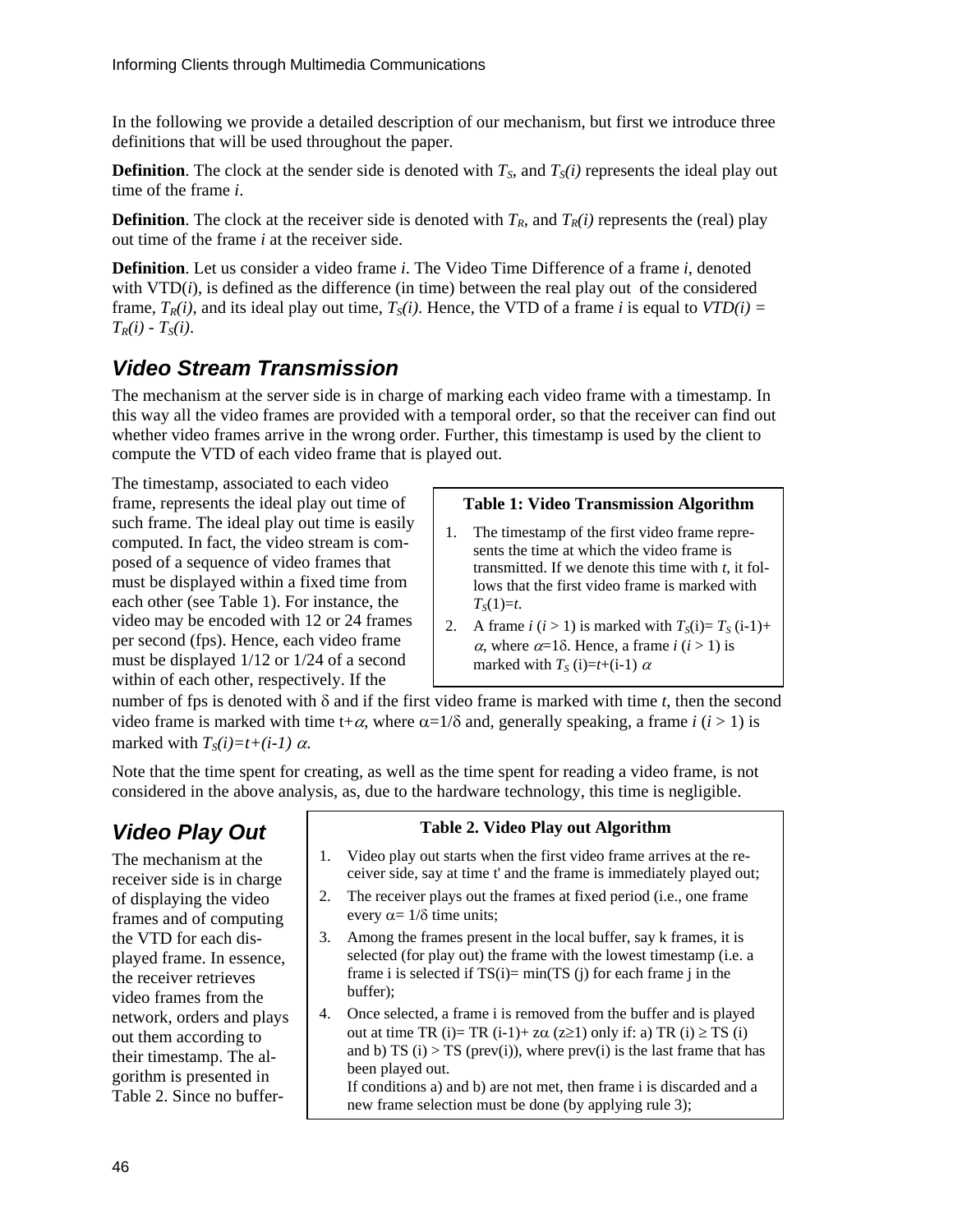ing delay is introduced, upon the reception of the first video frame (suppose at time *t'*), the video play out is started at time  $T_R(I)=t'$ . The receiver should play out the arriving frames within a fixed period from each other (i.e., one frame every  $\alpha = 1/\delta$  time units); the video frame at the head position in the local buffer (i.e., the frame with the lowest timestamp) is candidate for the play out. The candidate frame, suppose frame *i*, is played out only if it has a timestamp lower than the timestamp of the frame that has been played out most recently (i.e.,  $T_s(i) > T_s(prev(i))$ , where prev(*i*) is the last played out frame). This is done in order to avoid the play out of a frame *i* older than the frame that has been already played out (i.e., frame  $prev(i)$ ). If  $T_s(i) < T_s(prev(i))$  the frame *i* is discarded and another frame is picked up from the local buffer. If  $T<sub>S</sub>(i) > T<sub>S</sub>(prev(i))$  the candidate video frame *i* is played out at time  $T_R(i)$  only if  $T_R(i) \geq T_S(i)$ , with  $T_R(i)=T_R(i-1)+z\alpha$  ( $z\geq 1$ ); note that in the ideal scenario,  $z=1$  along the application lifetime, as the video frames are always played on-time. Conversely, in the real scenario, the network may deliver video frames later than expected and hence it may happen that a video frame is not available when needed. If its play out is delayed, z is greater than one  $(z>1)$ .

In addition to the video play out, the mechanism located at the receiver side measures the VTD for each video frame that is played out. If the VTD is above the NIT, the mechanism computes the time difference between the VTD and the NIT and translates this time difference into a number of frames. Then it asks the sender to drop the computed number of video frames. For instance, if the video is encoded with 24 fps, a frame lasts on the user's screen 41 ms); if the time difference between the VTD and the NIT is equal to 100 milliseconds then the number of frames to drop is equal to 3. When this message reaches the server, the dropping frames mechanism is activated.

### *Dropping Frame Mechanism*

The goal of the dropping frame mechanism is to report the VTD within the NIT value. This mechanism is located at the server side and is activated upon client request. It is based on a Theorem proved in (Furini & Roccetti, 2002), which states that the VTD can be reduced of  $λ$  time units, by dropping a number of frames, say k, that corresponds to  $\lambda$  time units (i.e.  $k\alpha = \lambda$ ), where  $\alpha$ =1/δ and δ denotes the number of frames that must be played every second. In essence, since  $\alpha$ is known by both the client and the server,  $\lambda$  is measured by the client and transformed into  $k$ , it is sufficient, for the client, to send the *k* value to the sender. On the other side, the sender can drop *k*  frames to report the VTD within the NIT.



**Figure 3: Video play out by using our mechanism. (a) if the VTD goes above the NIT, the server is asked to drop frame in order to report the VTD within the NIT. (b) The effect of our mechanism of the VTD.**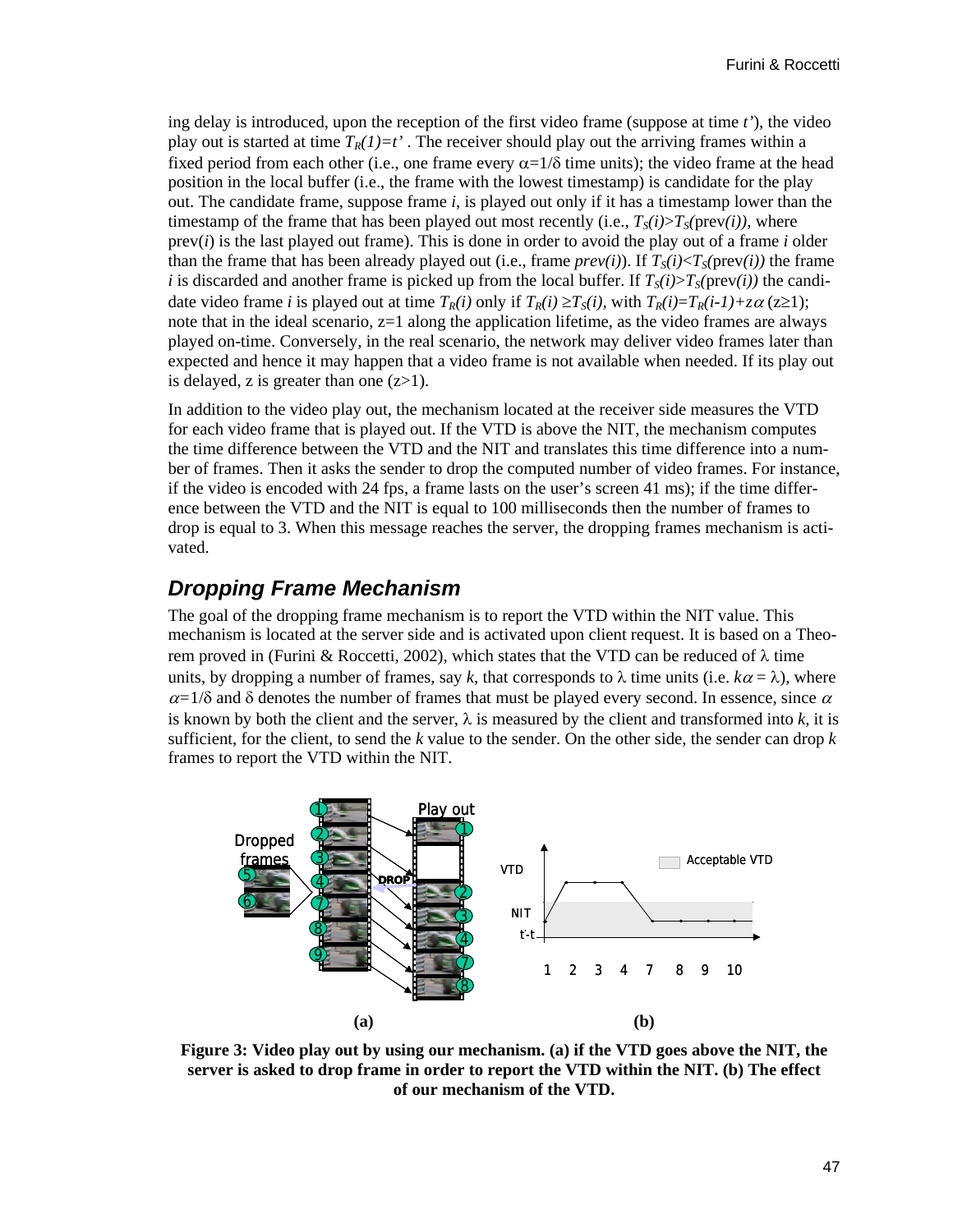By reporting the VTD within the NIT, we avoid the application from being frustrating. In fact, if the VTD goes above the NIT, the client-server interactions are seriously compromised. Hence, it is preferable to affect the video Qos (and to keep the VTD within the NIT value), than having the VTD above the NIT value. Further, it is worth noting that a good selection of the frames to discard (Furini & Towsley (2001), only slightly affects the quality of the perceived video.

In Figure 3 we show the effects of our mechanism: the scenario is the same of Figure 2b, but in this case, when the client finds out that the VTD goes above the acceptable value (for instance when playing out frame 2), it computes the number of frames (*k*) that has to be discarded in order to report the VTD within the NIT. Let us suppose (Figure 3a) that it is necessary to drop 2 frames, the sender discards (i.e., it does not transmit), frame 5 and frame 6. This means that, just after frame 4, the sender transmits frame 7, frame 8 and so on.

In Figure 3b we show the effects of our mechanism on the VTD. The benefits introduced by our mechanism starts when playing out frame 7. In fact, if our mechanism is not used (Figure 2c), frame 7 is played out with VTD(7) greater than NIT, but if our mechanism is used (Figure 3b), VTD(7) is within the NIT. Moreover, using our mechanism, all the frames transmitted after frame 7 are within the NIT value.

This means that our mechanism may introduce considerable benefits in supporting interactive video streaming applications allowing user to interact with the server in order to obtain a customized stream of multimedia contents.

In the next section, we evaluate our mechanism in the Internet scenario by transmitting several video streams between a server and a client.

# **Experimental Scenario**

In this section we evaluate our proposed mechanism using the experimental scenario depicted in Figure 4: a client is connected to a server using the Internet. Two different Internet paths are used: one is 8-hops long and has an average round trip time of 80-90 ms; the other is 9-hops long and has an average round trip time of 300-400 ms.

The traffic sent from the server to the client is a video stream. This type of traffic has



**Figure 4: Experimental Scenario.** 

been selected as it is subject to two critical requirements for the Internet scenario: high bandwidth requirements and stringent timing requirements. Other types of traffic (for instance the one produced by on-line games) do not require high bandwidth. Hence, by using video streams, we set up a very critical scenario for evaluating our mechanism. Several video streams with different characteristics (cartoons, music videos, news, movies) are used. The bandwidth requirements of these video streams vary from 274 kbps to 1.5Mbps. These videos have been streamed during different network conditions (peak hours, office hours, evening).

In such a scenario, the server streams a video to the client and, for each video trace, we compute a) the percentage of video frames with VTD above the NIT with and without using our mechanism and b) the perceived quality of the video play out.

The first investigation is done to check whether the overall network delay is noticeable by the end-user or not. This investigation is important to perform as the network delay affects the QoS perceived by the client. To minimize the effects on the perceived QoS the VTD experienced by each video frame should stay within the NIT threshold. For this reason, we measure the VTD for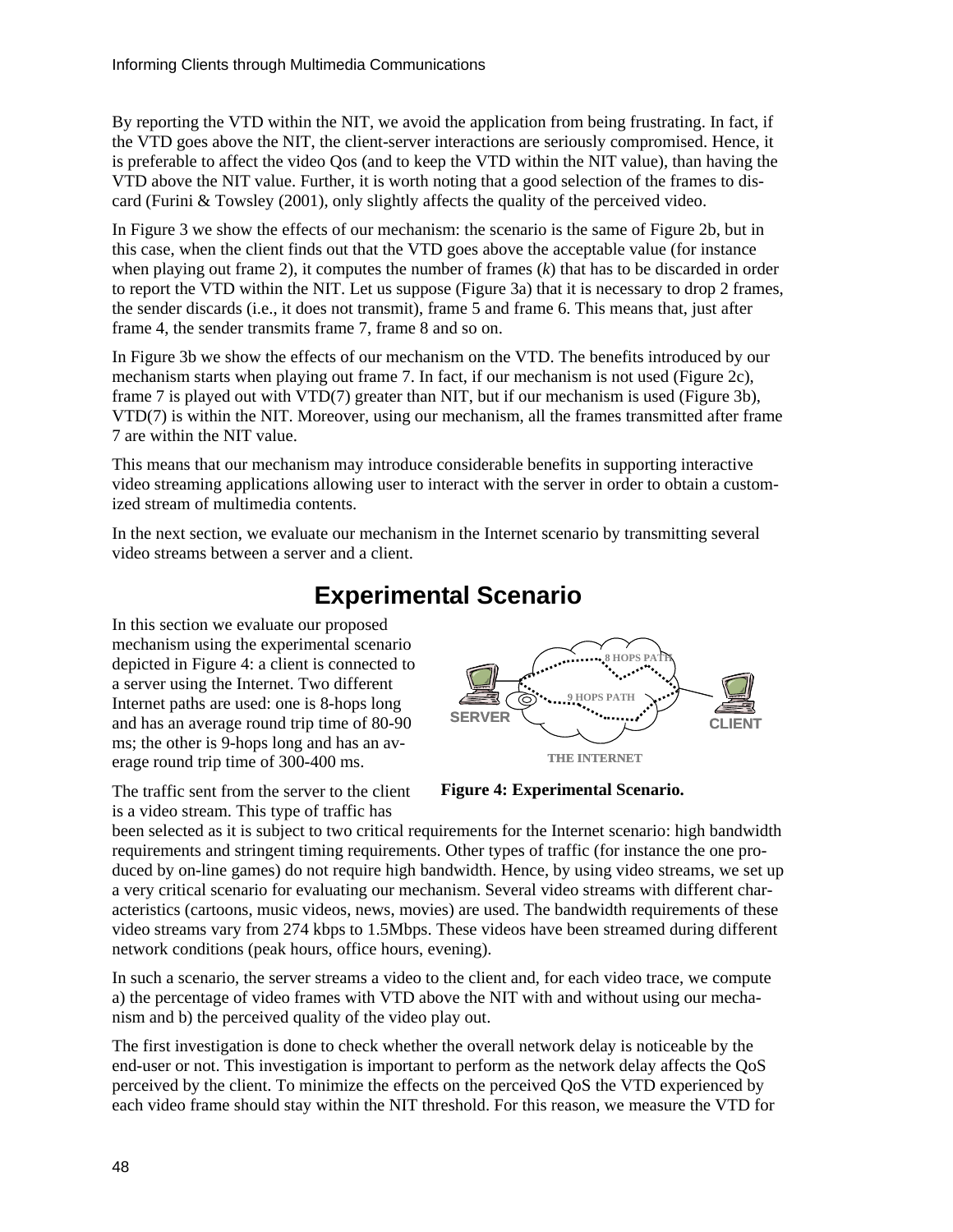each frame that is played out and we compute the percentage of video frames with VTD above the NIT. Since this percentage depends on the NIT value and since the NIT value is not fixed but it is application dependent, for each video stream we perform several tests using different values of the NIT. In particular, the NIT value ranges between 150 ms (good interactivity) and 600 ms (very poor interactivity). To investigate the benefits introduced by our mechanism we compare results obtained from transmitting a video stream when our mechanism is used and when it is not.

The second investigation is related to the video play out quality perceived by the user and it is done to evaluate the dropping approach of our mechanism. In fact, to keep the above percentage very small, our mechanism drops video frames and hence it affects the quality of the video play out. Several studies highlight how difficult is to well define the perceived video quality as this depends on the characteristics of the human vision system. For this reason, different approaches may be used to this aim. An easy way is to count the number of dropped video frames, but this number is not much related with the perceived quality at the client side. A common way is to use a cost function, as this approach gives a better measure than the simple number of dropped video frames. However, this approach depends on how well the cost function is defined. In this paper we use this approach to accounting for the perceived video play out quality and we use the cost function proposed in (Zhi, Nelakuditi, Aggarwa & Tsang, 2000), which penalizes frame dropping mechanisms that drop neighboring frames (Figure 5). Briefly, this cost function takes two aspects into consideration: the length of a sequence of consecutive discarded frames and the distance between two adjacent, but non-consecutive, discarded frames. It assigns a cost  $c_i$  to each discarded frame *j*, depending on whether it belongs to a sequence of consecutive discarded frames or not. If frame *j* belongs to a sequence of consecutive discarded frames, the cost is  $l_i$  if the frame *j* is the  $l_i$ *th* consecutively discarded frame in the sequence. Otherwise the cost is given by  $1+1/\sqrt{d_i}$ , where *dj* represents the distance from the previous discarded frame.

 $\overline{\mathcal{L}}$  $\overline{a}$ ⎨  $\sqrt{2}$  $=\left\{1+\frac{1}{\sqrt{1}}\right\}$ , where  $d_j$  represents the distance from the previous discarded frame  $l_j$  if j is the  $l_j$ th consecutevely discarded frame in a sequence *j*  $\hat{a} = \{1 + \frac{1}{\sqrt{a}}\}$ , where d *d C* **Figure 5. Cost function used to compute the perceived QoS.** 

Before presenting the obtained results, it is worth describing the video streams used in this evaluation. Two sets of video traces are used: one set is encoded with an intra-frame technique (Motion JPEG) and the other set is encoded with an inter-frames technique (MPEG). The type of encoding is important because, with inter-frames encoded videos, a *domino* effect may happen while discarding a single video frame (i.e., a discard of a frame may lead to the impossibility of decoding other video frames). Hence, when the server discards video frames it has to take into account all the dependency rules among the video frames. Conversely, if the video streams are encoded with an intra-frame technique, it is possible to discard frames without causing the domino effect. Hence, the selection of the video frames that have to be discarded is very important as the dropped video frames affect the perceived video play out quality. In this paper we don't propose any dropping algorithm, but we use the frame dropping algorithms proposed in (Furini & Towsley, 2001).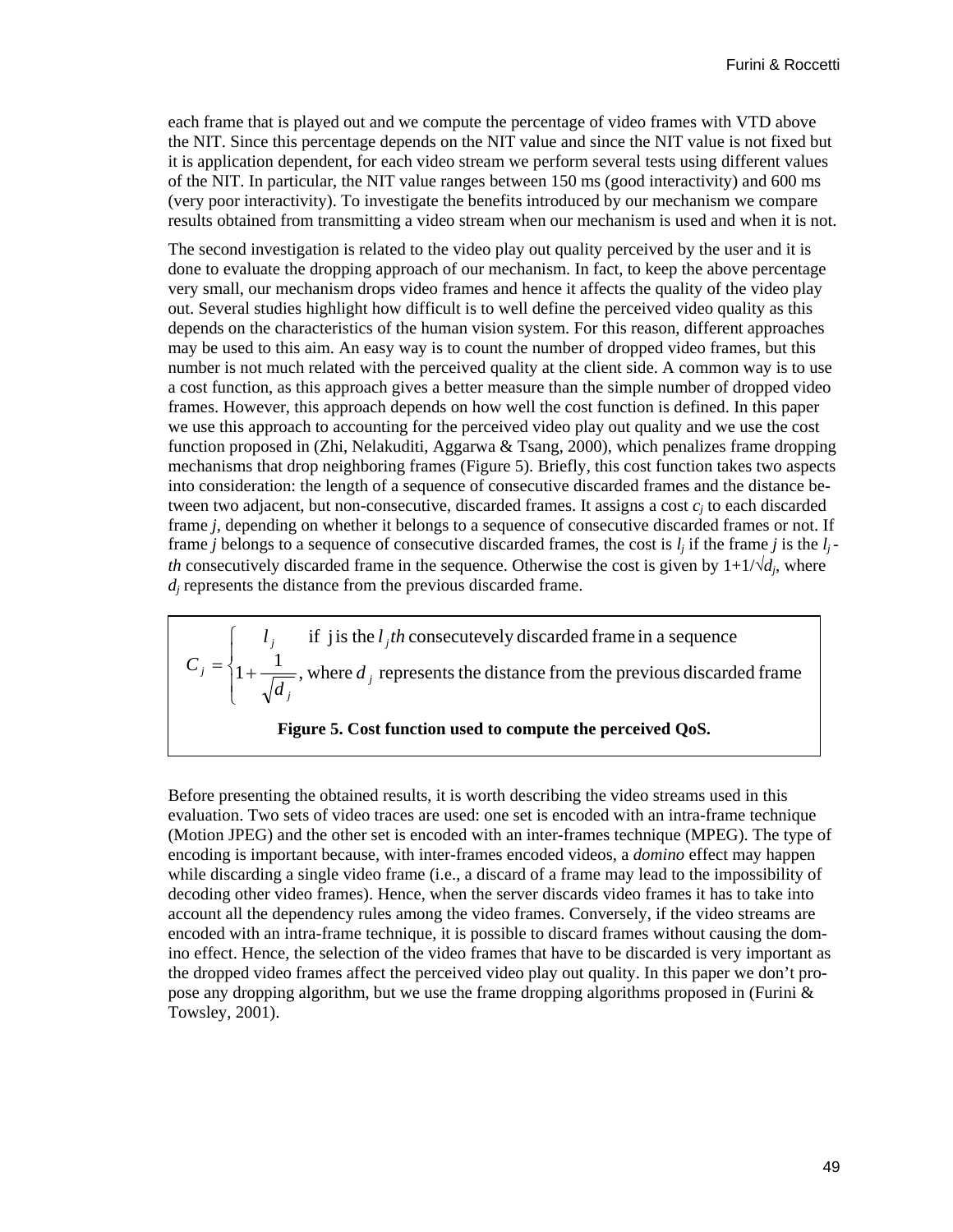

**Figure 6: Motion JPEG video streams. The percentage of video frames with VTD above the NIT. (a) without using our mechanism. (b) using our mechanism.** 

In Figure 6 we present results obtained from transmitting a set of Motion JPEG video traces (*Sleepless in Seattle*, *Total Recall* and *Jurassic Park*) encoded with 12 frames per second. In Figure 6a we show the percentage of video frames with VTD above the NIT when the video stream is transmitted without using our mechanism. It is possible to note that the percentage is considerable for all the NIT values and it decreases as the NIT increases. The percentage assumes reasonable values for NIT values greater than 550 ms, but with this NIT value the interactions are already compromised and the application is frustrating (the real video play out is not close to the ideal video play out and hence the overall end-to-end delay is noticeable to the end-user). In Figure 6b, we present results obtained from transmitting the same video traces, but while using our mechanism. Also in this case the percentage of video frames with VTD above the NIT is presented. It is possible to note that the percentage is much smaller than when our mechanism is not used. The maximum value (1.6%) is obtained for *Totall Recall* with an NIT of 150 ms. Hence, our mechanism masks the network problems to the end-user, who does not notice the overall endto-end delay and hence the application is well supported for all the NIT values. The evaluation of our mechanism is completed with the investigation about the perceived video play out quality. In Figure 7 we present results obtained from applying the previously described cost function to the video play performed at the client side. Results are expressed as a percentage of additional cost for each video stream that is played out. The additional cost is presented because when the video

is streamed to the client it is subject to two types of dropping: one is intentionally done by our mechanism, and the other is done by the network (i.e., packet loss). By presenting the percentage of additional cost, we exactly know the cost introduced by our dropping mechanism. Needless to say, the smaller the additional cost is, the lower the perceived video quality is affected. Figure 7 shows that the percentage of additional cost is very small, with the exception of a 12% value introduced for the Jurassic Park video for 150 ms NIT. This cost is necessary to obtain a percentage of frames with



**Figure 7: Percentage of additional cost introduced by our mechanism.**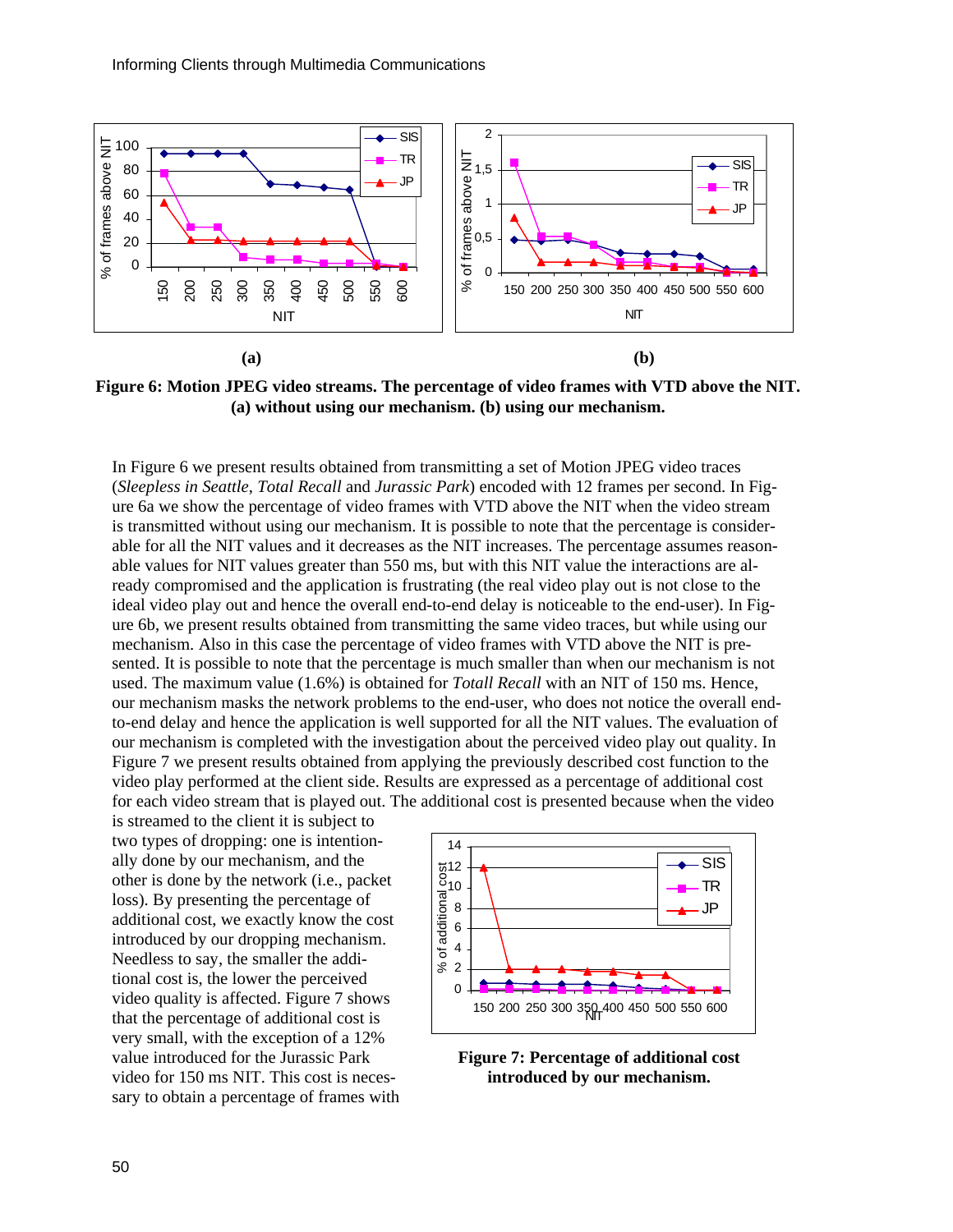VTD above the NIT of 0.8%. If our mechanism is not used, the percentage is more than 50%. Hence, we think it is better to have a slightly worse video play out quality with very good clientserver interactions, than having a very good video play out quality with very bad client-server interactions.



**Figure 8: The percentage of video frames with VTD above the NIT. (a) results obtained without using our mechanism. (b) results obtained using our mechanism.** 

In Figure 8 we present results obtained from transmitting a set of MPEG video traces (*News*, *Mtv* and *The Simpsons*) encoded with 12 frames per second. In Figure 8a we show the percentage of video frames with a VTD above the NIT when the video streams are transmitted without using our mechanism. It is possible to note that the percentage is considerable for all the NIT values and it assumes reasonable values for NIT values greater than 550 ms. This means that the interactions are not well supported, as the overall end-to-end delay is noticeable to the end-user. In Figure 8b, we present results obtained from transmitting the same video traces but while using our mechanism. Also in this case the percentage of video frames with VTD above the NIT is presented. It is to note that for each NIT value we present an average percentage of all the dropping algorithms used by the server (namely, the dropping algorithms proposed in (Furini & Towsley, 2001)). Also for the MPEG video traces, the percentage of video frames with VTD above the NIT is much smaller when our mechanism is used: the maximum value (1.6%) is obtained for the *News* with an NIT of 150 ms. Hence, our mechanism is effective in supporting interactive applications as it mask the overall end-to-end delay to the end-user. It is interesting to note that by using our mechanism, it may happen that the percentage of video frames with VTD above the NIT does not

decrease if the NIT increases (see for example The Simpsons Figure 8b). This behavior is due to the type of video encoding (inter-frames) and to the dropping frame policies used (the presented values are an average value obtained from all the values produced by the different dropping frames policies used). In fact, the dropping mechanism may wait for a particular type of frame, instead of immediately drops the frame upon the client request. This is the reason why, sometimes, it may happen that the percentage of video frames with VTD above the NIT does not decrease is the NIT



**Figure 9: Percentage of additional cost introduced by our mechanism.**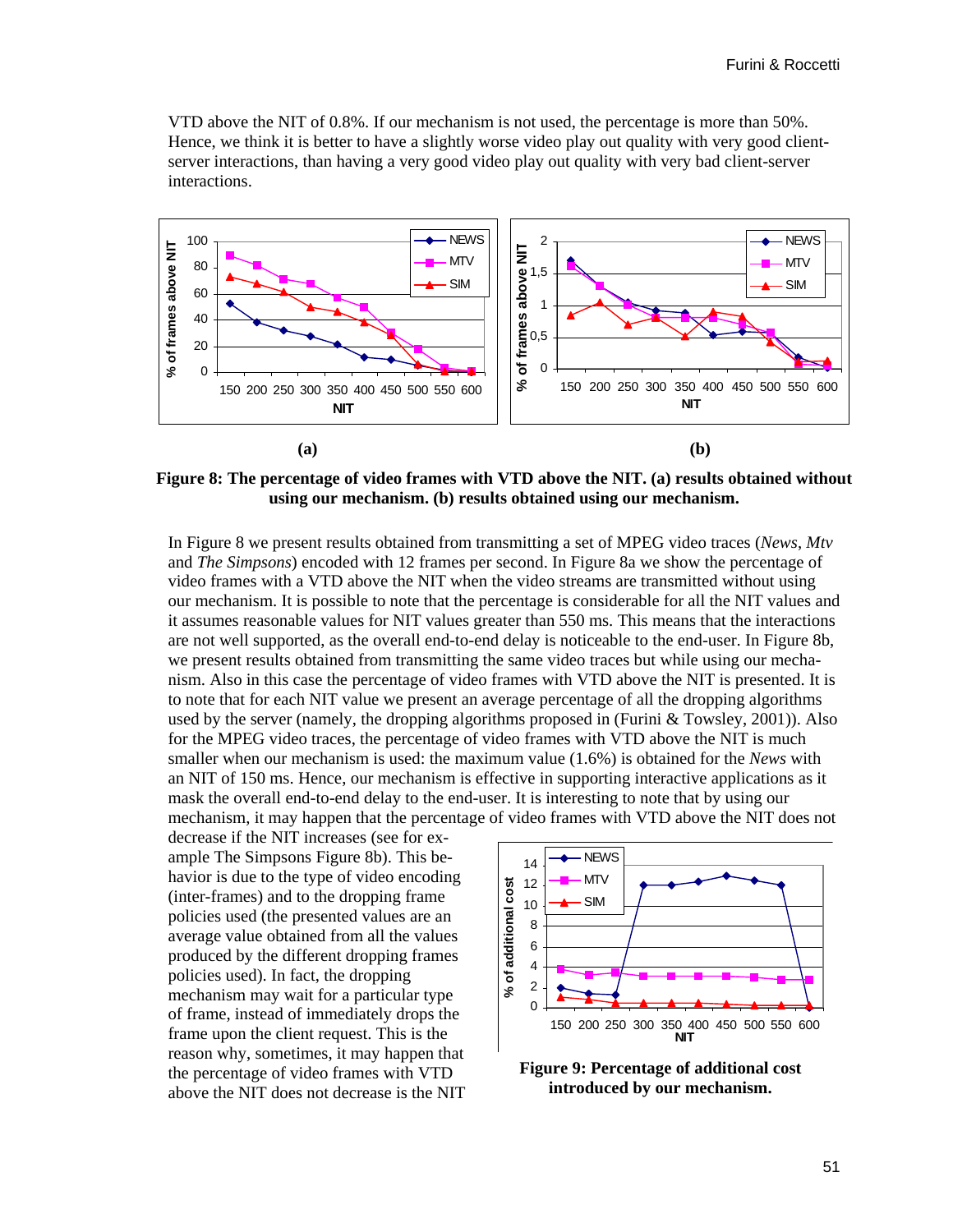increases. Once again, to complete the evaluation of our mechanism, in Figure 9 we present the percentage of additional cost introduced by our mechanism. In this case, for each NIT, we present an average value of the discarding policies used. Also for the computed additional cost, it is interesting to note that sometimes (see for example, the news and the mtv video traces, Figure 9) the percentage of additional cost does not decrease if the NIT increases. Once again, this is due to the type of video encoding and to the dropping frames policies, which may be forced to drop a video frame that causes a domino effect on several other video frames. This behavior confirms how difficult is to select video frames to drop if the video is inter-frames encoded. However, despite these problems, our mechanism keeps the percentage of video frames with VTD above the NIT very small and introduces an acceptable QoS cost in the video play out quality.

## **Conclusion**

In this paper we proposed a new approach for supporting interactive multimedia streaming applications over the Internet. We showed that the support of these applications is critical in the Internet, as this network provides a best-effort service to the traffic it carries, while interactive applications requires the network to support stringent timing requirements.

We highlighted that, to be well supported, interactive applications need the overall end-to-end delay to be not noticeable to end users and that a time threshold (NIT, Natural Interactive Threshold) denotes the limit below which the overall end-to-end delay is not noticeable (and hence the interactive application is well supported) and above which the overall end-to-end delay is noticeable (and hence the interactive application is not well supported). It is worth noting that this overall end-to-end delay is not merely the end-to-end network delay, but it can be seen as the time difference between the real video play out (client and server connected through the Internet) and the ideal video play out (client and server directly connected and network delays not involved). For this reason, we introduced a new metric, called VTD (Video Time Difference), which provides an easy way to know whether an interactive application is well supported or not: in fact, if the VTD stays within the NIT value, the overall end-to-end delay is not noticeable to end user and hence the interactive application is well supported; if the VTD goes above the NIT the application is not well supported as the overall end-to-end delay is noticeable to the end user.

Our mechanism aims to keep the VTD within the NIT and this is achieved by using dropping frame algorithms that report the VTD within the NIT value when the VTD exceeds the NIT: Our mechanism intentionally modifies the video QoS to better support interactions between the user and the server. We showed that the QoS modification is very light (we used dropping frames algorithm designed to this aim) and hence it is preferable to have a video play out with the QoS slightly modified than to have a frustrating or useless interactive application where interactions are not possible due to the high overall end-to-end delay.

Our mechanism has been evaluated in the Internet scenario and results showed the introduced benefits. In particular, we showed that in the Internet the percentage of video frames with VTD above the NIT is very high, causing the applications to be frustrating or even useless. Conversely, by using our mechanism this percentage is kept very small and the video play out quality in only slightly modified (to this aim we investigated the perceived quality of the video play out at the user side).

Hence, if our mechanism is used, the user can interact without any problem with the multimedia provider, which can provide a customized stream of multimedia contents. Several entertainment or edutainment applications may benefits from using our approach (for instance video on-demand and on-line games) as they can provide users with a customized multimedia stream of information.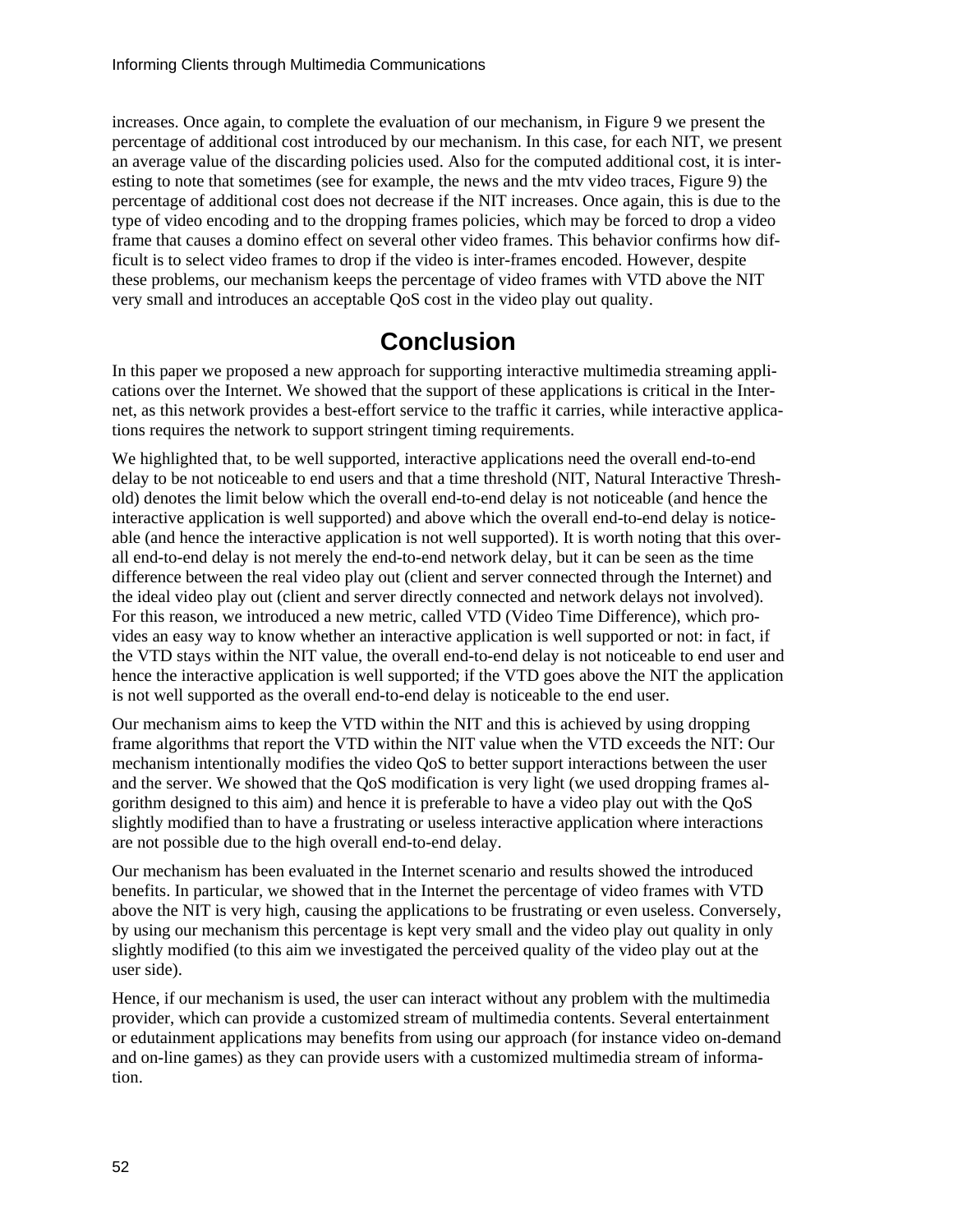We are currently investigating different algorithms regarding the VTD handling. To this aim we are investigating the relationship between the NIT and the video contents, in order to dynamically set the NIT along the application lifetime (for instance by investigating the motion of the video it is possible to select video frames to drop) and we are also studying how to reduce the QoS modification introduced by the dropping frame algorithms (for instance algorithms may individuate portions of the video stream less important than other and may drop video frames in these portions).

## **References**

- Furini, M., & Roccetti, M., (2002) Design and Analysis of a Mechanism for supporting Interactive Video Streaming Applications over the Internet, *Proceedings of the 6th Internet and Multimedia Systems and Applications (IMSA2002)*, Kauai HI-USA, pp. 324-329.
- Furini, M., & Towsley, D. (2001) Real-Time traffic transmission over the Internet, *IEEE Transaction on Multimedia*, vol. 3, No. 1, 33-40.
- Kurita, T., Iai, S., & Kitawaki, N. (1995) Effects of transmission delay in audiovisual communication, *Electronics and Communications in Japan*, 77(3):63—74.
- Ramjee, R, Kurose, J., Towsley, D., & Schulzrinne, H. (1994) Adaptive Playout Mechanisms for packetized audio applications in wide-area networks, *IEEE Computer and Communications Societies on Networking for Global Communications*, pp. 680-688.
- Sitaram, S., Dan, A. (2000) Multimedia Servers: Application, Environments, and Design, *Morgan Kaufmann Publishers*, San Francisco.
- Steinmetz, R. (1996) Human Perception of Jitter and Media Synchronization, *IEEE Journal on Selected Areas in Communications*, Vol. 14, pp. 61-72.
- Zeng, W., & Yu, H. (1999). Informing Client through Networked Multimedia Information Systems: Introduction to the Special Issues, *Special issue on Multimedia Informing Technology*, Vol.2, No. 4.

Zhi-Li Zhang, Srihari Nelakuditi, Rahul Aggarwa, Rose P. Tsang (2000). Efficient Server Selective Frame Discard Algorithms for Stored Video Delivery over Resource Constrained Networks, *Journal of Real-Time Imaging*.



# **Biographies**

**Marco Furini** received the degree and the Ph.D. degree in computer science from the University of Bologna, Italy, in 1995 and 2001, respectively. He is currently a faculty member of the Computer Science Department at the Piemonte Orientale University.

From August 1998 to May 1999, he visited the Department of Computer Science, University of Massachusetts, Amherst. His scientific interests include multimedia communication systems, QoS issues over IP-Networks and architectures for e-music distribution.